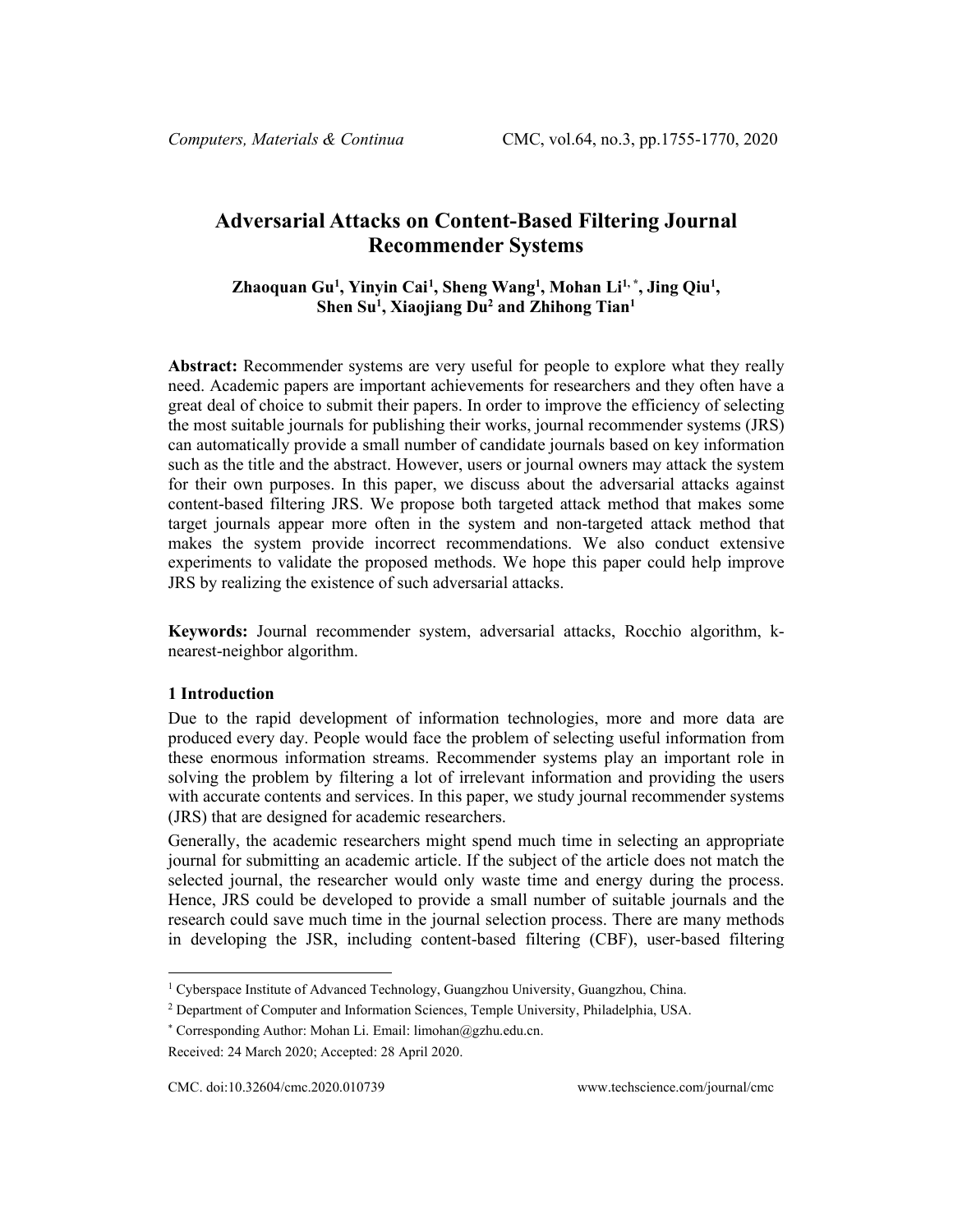(UBF), collaborative filtering (CF), knowledge graph, matrix factorization, neural networks, etc., [Cao, Zhou and Gao (2019); Herlocker, Konstan, Terveen et al. (2004); Sha, Sun and Zhang (2019); Yin, Shi, Sun et al. (2019)]. Among these methods, the neural networks-based methods could achieve high recommendation accuracy, but they cost much time in training and they are inefficient in practice. JRS based on content filtering has the advantages of fast startup speed, ease of use, and high recommendation efficiency. This kind of recommendation systems are widely adopted. Therefore, we focus on the content-based filtering JRS (CBF-JRS) in this paper.

The recommendation algorithms could achieve high efficiency and the recommender systems have achieved great success in various applications, such as website research, item recommendation, medical advice, etc., [Bin, Sun, Cao et al. (2019)]. However, the recommendation algorithms face a lot of security risks. Some extant works show that these algorithms are fragile and vulnerable to various attacks, such as shilling attacks, adversarial example attacks, data poisoning attacks and model stealing [Christakopoulou and Banerjee (2018); Gu and Rigazio (2014); Lam and Riedl (2004); Massa and Avesani (2004); O'Mahony, Hurley and Silvestre (2005)]. However, few works investigate the security problems of the JRS for academic researchers. As more and more journal recommendation systems are adopted in practice, it is necessary to study the security threats of such systems. In this paper, we study the adversarial attacks against JRS, especially against the CBF-JRS.

We first developed a CBF-JRS on the basis of two traditional algorithms (the improved Rocchio algorithm [Miao and Kamel (2011)] and the k-nearest-neighbors algorithm (k-NN) [Jiang, Pang, Wu et al. (2012)]). The dataset for training the algorithms contains about 150,000 articles' information (title, keywords and abstract) from 583 journals. Assuming the system recommends about 5% of the journals (30 journals) when users input the article information, both algorithms can achieve high recommendation accuracy (more than 90%).

Then we constructed a term-weight table and proposed an adversarial attack method. The adversarial words are chosen from the table and the inserted words can cause the system to recommend incorrect results. Considering the inputted article information, we inserted a small number of adversarial words from the table for two goals: non-targeted attacks cause the systems to recommend the article to incorrect journals, while targeted attacks cause the systems to recommend the article to a specific selected journal. We conduct extensive experiments to evaluate two kinds of attacks respectively. We show that, by inserting only at most 3 words, the recommendation accuracy could be largely reduced by 40%-60%. We summarize the main contributions of this paper as follows:

- We develop a CBF-JRS with two recommendation algorithms: the improved Rocchio algorithm and the k-NN algorithm. The recommendation accuracy has been quantitatively evaluated;
- We present adversarial attacks against the CBF-JRS for both non-targeted and targeted attacks. Specially, we construct an adversarial term-weight table and insert some adversarial words to attack the systems;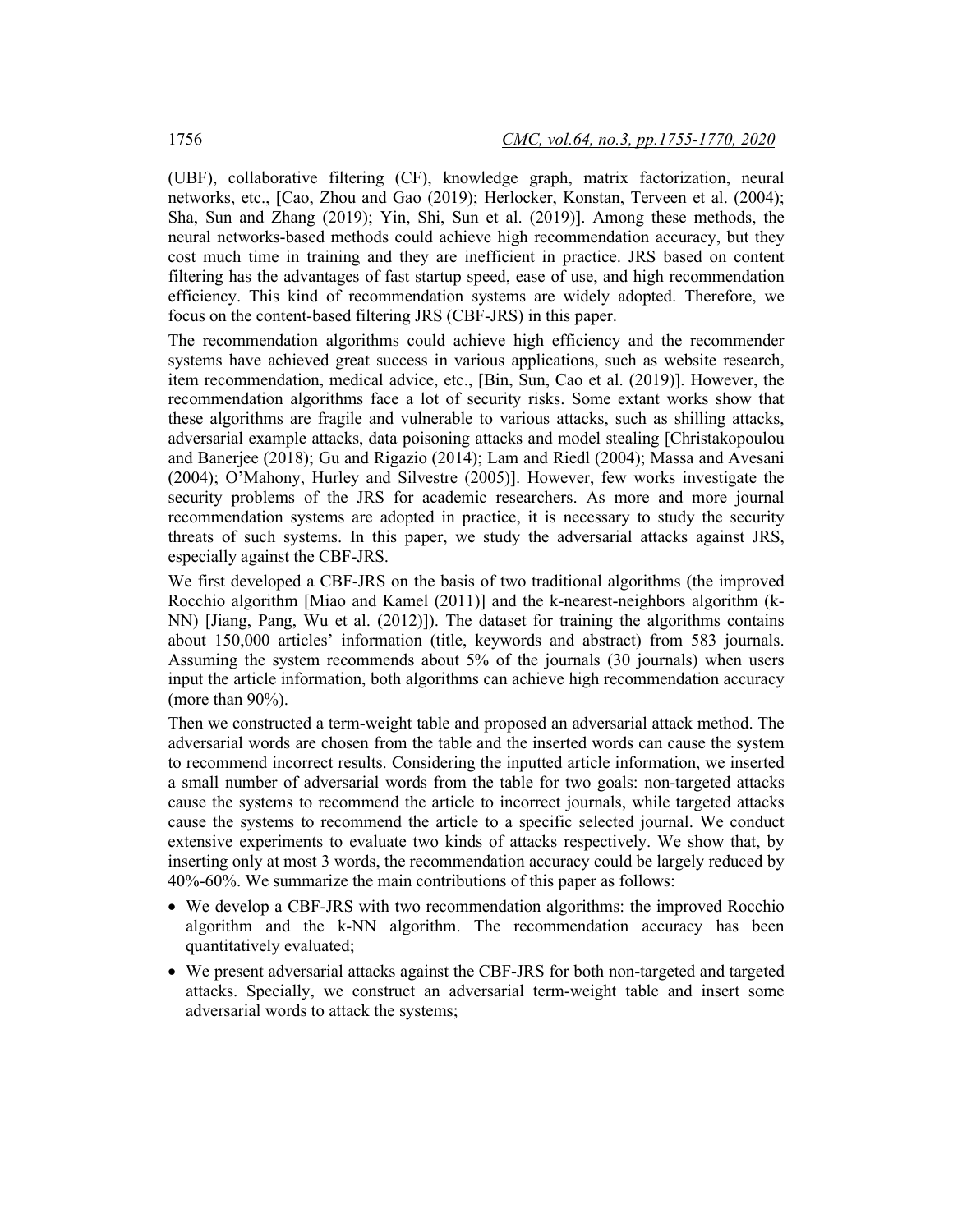• We conduct extensive experiments to evaluate the performance of the proposed attacks. The results show that the adversarial attacks could dramatically reduce the recommendation accuracy.

The rest of the paper is organized as follows. The second section introduces some existing works, including academic recommendation and attack methods against the recommender system. The third section introduces the preliminaries. Section 4 describes the details of developing the CBF-JRS, including the recommendation algorithms. Section 5 introduces the adversarial attacks against the CBF-JRS. The experimental results are provided in Section 6 and we conclude the paper in Section 7.

# **2 Related work**

Various researchers have been worked on recommender systems, especially in the academic field. Researchers have proposed various recommendation frameworks, most of them are based on collaborative filtering algorithms [Bin, Sun, Cao et al. (2019); Herlocker, Konstan, Terveen et al. (2004); Yin, Shi, Sun et al. (2019)], which creates a profile for each user or each recommended item to capture the features. Some algorithms construct the user-item rating matrix and apply matrix factorization methods to identify the latent semantic factors [Yi, Shen, Liu et al. (2019)]. In industrial areas, there are also some commercial academic recommender systems. For example, Google Scholar uses the Google Knowledge Graph to search for article information.

A collaborative-filtering recommendation algorithm is introduced in Wang et al. [Wang, Liu, Yang et al. (2015)], which trains the algorithm on the academic articles. Wang et al. [Wang, Li, Zhang et al. (2016)] have proposed several algorithms which take the text similarity, author similarity, intimacy and the influence among academic articles into consideration. An academic recommendation method is presented in Zhao et al. [Zhao, Wu and Liu (2016)], which works on the basis of the differences between the researchers' background knowledge and the researchers' goals. Furthermore, A recommendation framework for scientific articles is proposed in Chakraborty et al. [Chakraborty, Krishna, Singh et al. (2016)]. The framework is related to the queries of the users and it is evaluated artificially, which implies the framework is judged and improved by experts. A number of related works about recommender systems are investigated in Park et al. [Park, Choi, Kim et al. (2012)], which divides the recommender systems into eight categories to help those people who are interested in the recommendation systems.

Artificial intelligence has shown the potential in various applications including the recommendation system. However, these intelligent algorithms cannot be explained theoretically and they are vulnerable to adversarial attacks. Some of these attacks have been studied in Gu et al. [Gu, Hu, Zhang et al. (2020); Huang and Du (2014); Tian, Li, Qiu et al. (2019); Tian, Luo, Qiu et al. (2019); Xiao, Li, Huang et al. (2017)]. There are also some works on the attacks and the defenses of recommender systems. Lam et al. [Lam and Riedl (2004)] have found that users could shill recommender systems by lying to the systems in order to have their products recommended more often than those of their competitors. O'Mahony et al. [O'Mahony, Hurley and Silvestre (2005)] reviews a lot of related works on malicious attacks against recommender systems. These works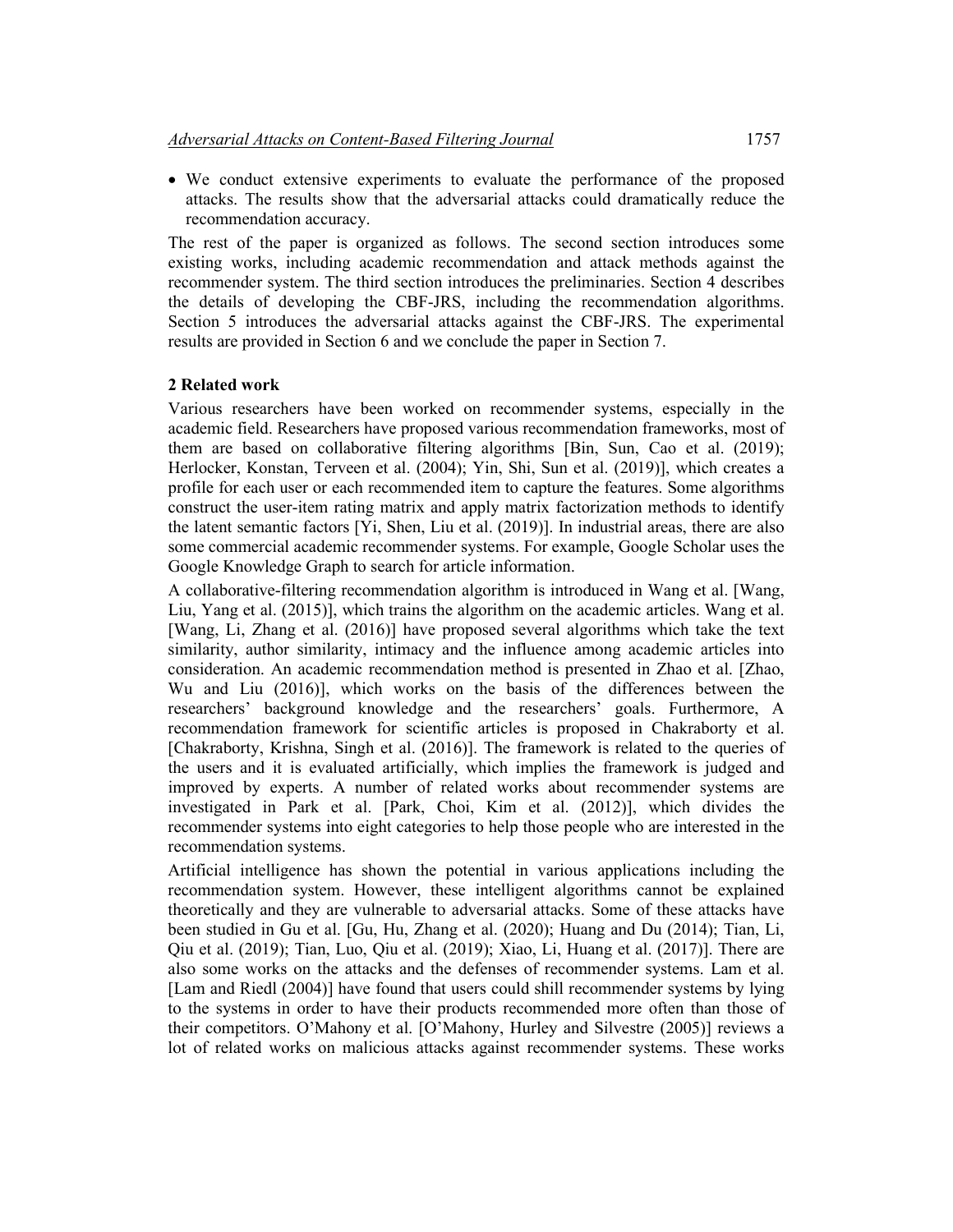imply that it is possible to mount successful attacks with little domain knowledge. A framework is also proposed in Christakopoulou et al. [Christakopoulou and Banerjee (2018)] for generating fake user profiles. The fake profiles can easily fool machine learning models for the recommendation. Among these works, few of them study the attacks against journal recommendation systems.

## **3 Preliminaries**

In this section, we first introduce the process of constructing a content-based filtering journal recommendation system (CBF-JRS). Then, we formulate the problem of attacking the JRS for non-targeted goal and targeted goal.

# *3.1 System model of the CBF-JRS*

We first introduce the model of a CBF-JRS. Suppose the users of the system input the article information, including the title, keywords, and abstract of an article, the system would output a list of recommended journals that best suit the article information. As depicted in Fig. 1, the CBF-JRS is constructed with different recommendation algorithms and it is trained on a journal dataset.



**Figure 1:** The model of the CBF-JRS

The journal dataset contains the published papers from some well-known publishers such as IEEE, Springer, Elsevier, ACM, etc. The journal information includes the full name of the journal and the ISSN. The article information includes the title, the keywords, and the abstract. These data are used to train the recommendation algorithms.

We design the recommendation algorithms on the basis of two machine learning algorithms: the improved Rocchio algorithm [Miao and Kamel (2011)] and the k-nearestneighbors algorithm (k-NN) [Jiang, Pang, Wu et al. (2012)]. The details are provided in Section 4.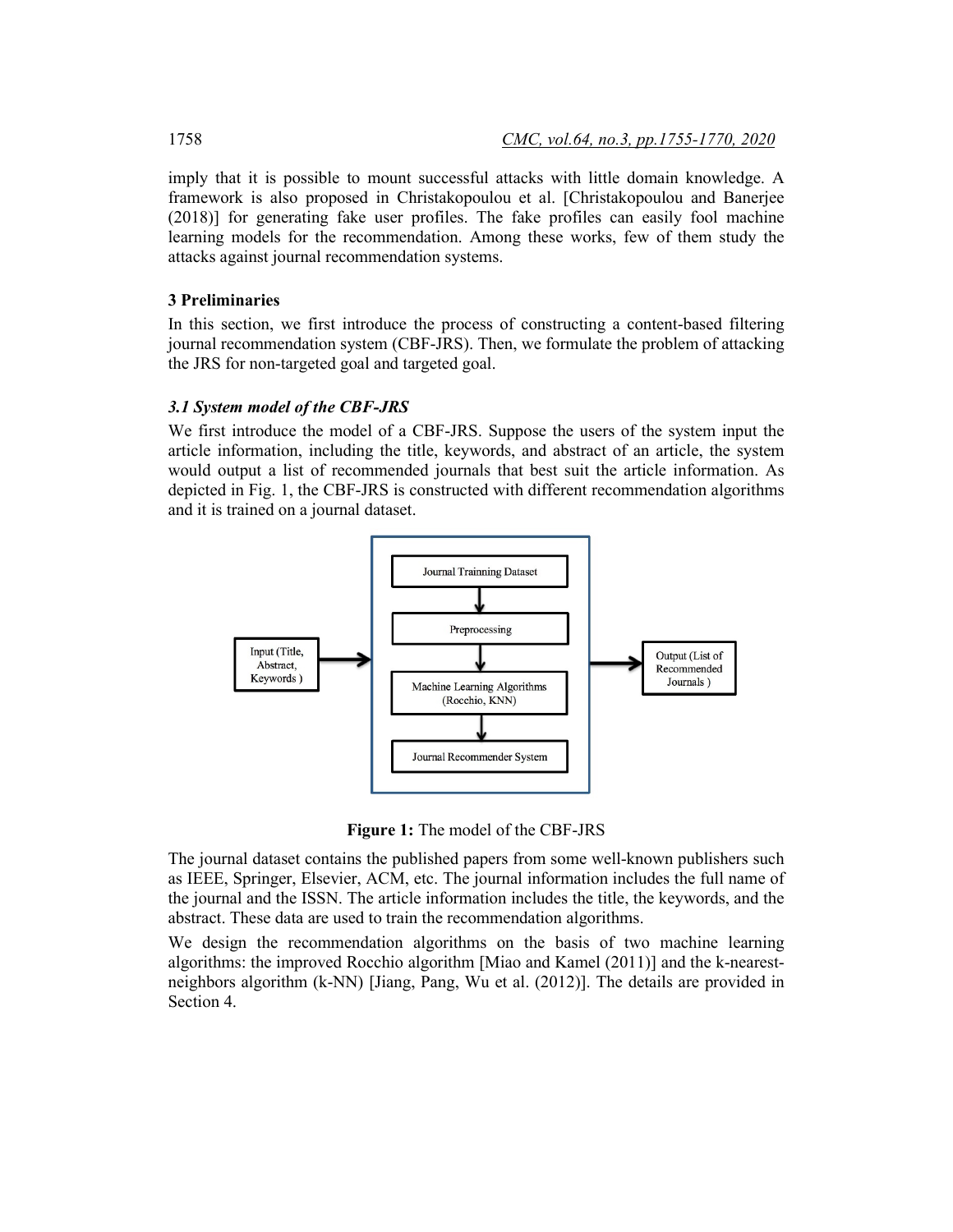#### *3.2 Problem definition*

In this paper, we focus on the adversarial attacks against the CBF-JRS. Denote the system as S and a list of journals as  $J = \{J_1, J_2, ..., J_n\}$ ; considering an input article (denoted as Article), the system could recommend  $k$  suitable journals and we denote the recommendation results as  $R(Article) = \{J_1(A), J_2(A), ..., J_k(A)\} \subseteq J$ . Suppose the article belongs to a correct journal  $J_i$  (we say the ground-truth label of the article is  $J_i$ ), the system S would make correct recommendations such that  $J_i \in R(Article)$ . In our developed system, the article information includes {title, keywords, abstract}.

The adversarial attacks against the CBF-JRS would recommend incorrect results. We formulate the two different problems as follows:

Problem 1: Non-targeted Adversarial Attack (NTAA) makes the system  $S$  recommend incorrect journals by modifying the article information slightly.

Formally, the problem is to generate a similar article (denoted as  $Article_{adv})$  such that  $J_i \notin R(Article_{adv})$  and  $Article_{adv}$  differs slightly from Article.

Problem 2: Targeted Adversarial Attack (TAA) makes the system S recommend a specific selected journal by modifying the article information slightly.

Formally, the problem is to generate a similar article (denoted as  $Article_{adv})$  such that a specific journal  $J_{adv}$  could be recommended by the system  $(J_{adv} \in R(Aritic$ <sub>adv</sub>)) and  $Article_{adv}$  differs slightly from  $Article$ .

The difference between the two problems lie in that the NTAA problem only confuses the recommendation result and reduces the recommendation accuracy, while the TAA problem would make the system recommend a targeted journal.

#### **4 Design and implementation of CBF-JRS**

We introduce the design and the implementation of the CBF-JRS. We first describe the preprocessing step of Fig. 1, then we present the recommendation algorithms that are adopted in the CBF-JRS.

## *4.1 Preprocessing*

We introduce the preprocessing steps to establish a connection between the words and the articles such that an article can be efficiently represented.

Term Frequency (TF) is commonly adopted to evaluate the connection between the words and the articles. If a word appears more frequently in an article, the word can be considered as more relevant to the article. However, using the TP method is not always a good idea since words like *the, is, and* are always appeared with high frequency. These words are usually not related to the main theme of the paper. Inverse Document Frequency (IDF) is first proposed in Zhao et al. [Zhao, Wu and Liu (2016)], which assumes the more times a word appears in a corpus, the lower contribution it makes to the characteristics of a paper. IDF assigns higher weights to low frequency words in the corpus.

Term Frequency-Inverse Document Frequency (TF-IDF) combines the IDF and the TF ideas. The weight of a term (word) in a document (article) by TF-IDF can be formulated mathematically as Eq. (1),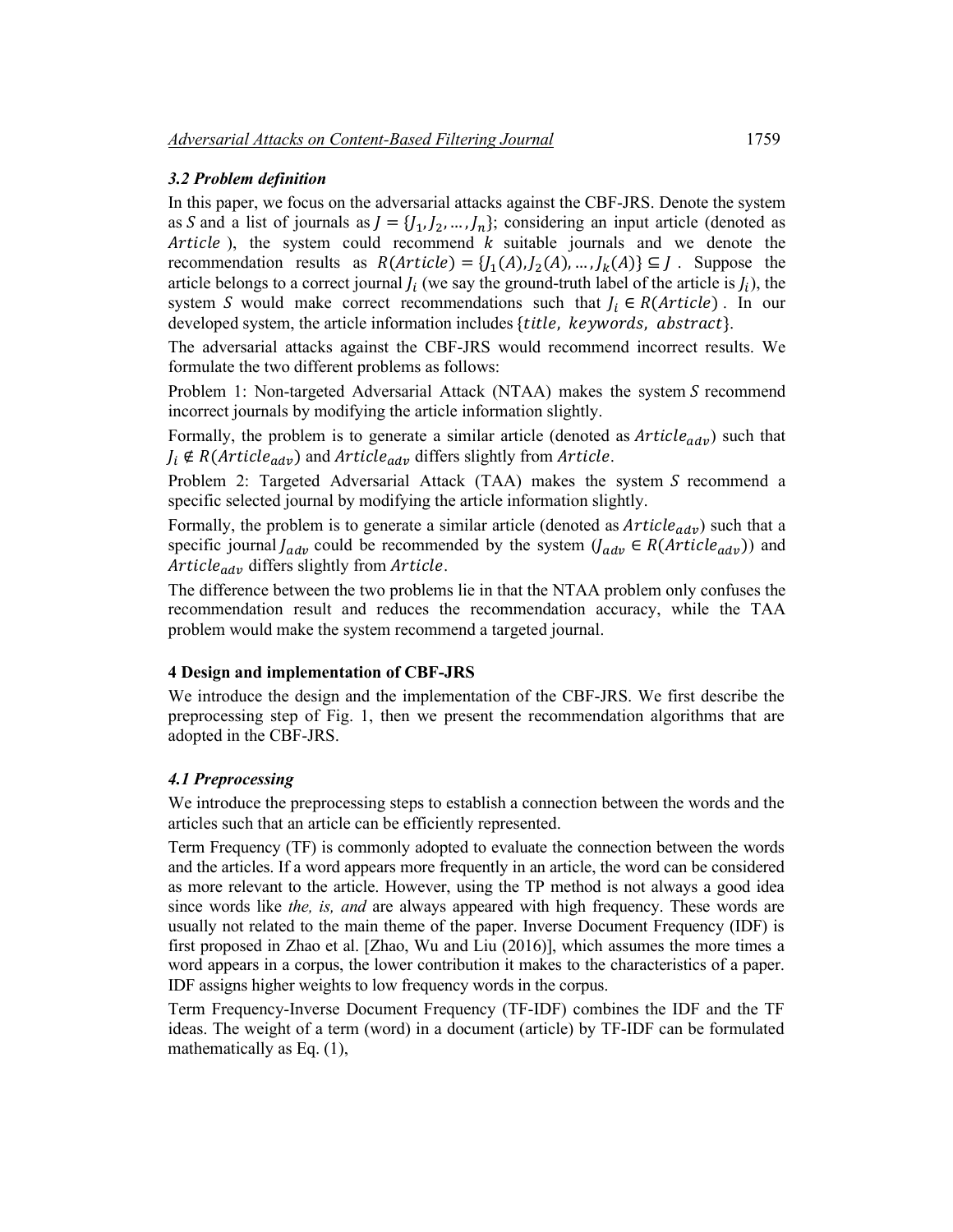$$
W(d,t) = TF(d,t) * \log(\frac{N}{df(t)})
$$
\n(1)

where *W* represents the weight and *N* represents the number of classes. These separate words can be processed with the above theoretical basis. We can calculate the IDF value of each word in the corpus. Then, the words with very low IDF values are treated as stop words, and they are deleted from the list of words because such words are not representative. In the CBF-JRS, the words with very low frequency are usually the personal idioms of the authors, and they are not related to the overall characteristics of the journals. Hence, these words are also deleted from the list.

We regard each word as a vector and count the term frequency of those words in each article. The words appearing in the title, the keywords, or the abstract may have different weights and we assign their term frequencies as Eq. (2):

 $W(title): W(keyword): W(abstract) = 5:3:1$  (2)

#### *4.2 Recommendation*

In order to recommend suitable journals to the users, we need to find the similarity between the input article information and the journal information (the published articles) in the dataset. In this paper, we use the cosine similarity between two vectors  $(A \text{ and } B)$ to calculate the similarity of two articles as Eq. (3)

similarity = 
$$
\frac{A \cdot B}{\|A\| \|B\|} = \frac{\sum_{i=1}^{n} A_i \times B_i}{\sqrt{\sum_{i=1}^{n} (A_i)^2} \times \sqrt{\sum_{i=1}^{n} (B_i)^2}}.
$$
 (3)

When the user inputs the article information, the TF-IDF value of each word can be calculated by Eq. (1). The article can be converted to an n-dimensional vector where the non-zero dimension indicates the corresponding word has appeared at least once in the article information. Then the similarity between the article and the articles in the dataset can be calculated. In our system, we select two commonly adopted algorithms for recommendation; they are the Rocchio algorithm and the k-nearest-neighbors algorithm. We introduce how these algorithms can be applied.

**Rocchio algorithm:** The Rocchio algorithm [Miao and Kamel (2011)] uses a set of documents to construct a centroid vector for each class. This centroid vector can be computed as an average vector of a class of the document vectors as Eq. (4).

$$
\vec{\mu}(c) = \frac{1}{|D_c|} \sum_{d \in D_c} \vec{v}_d
$$
\n(4)

In our work, each journal represents a class of the algorithm's output and the centroid vector can be regarded as the average value of all articles' vectors in the class. The inputted article could be calculated on the basis of these centroid vectors to compute the cosine similarity. Then the  $k$  journals with highest similarity scores are selected as the recommendation results, where  $k$  can be determined by the user.

**K-nearest-neighbor:** The k-NN algorithm [Jiang, Pang, Wu et al. (2012)] is often adopted for text categorization, which is similar to the Rocchio algorithm. They both use the TF-IDF as the value of each dimension in the vector. The difference between the two algorithms is that the k-NN algorithm finds the *d* nearest neighbors (sorted by the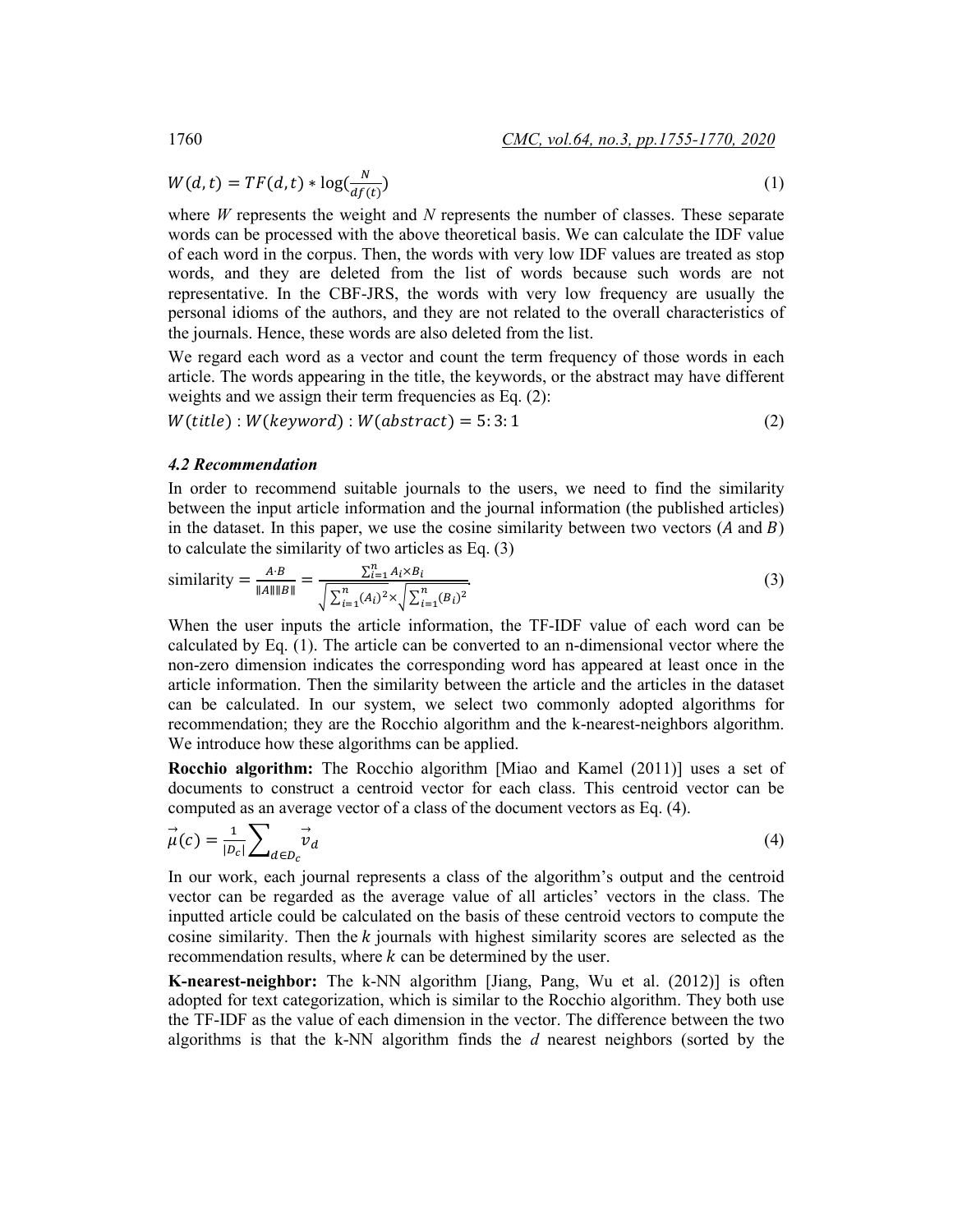similarity score from high to low) in all documents of the training set. The candidate class that a specific document belongs to would be determined by the class that its *d* nearest neighbors belong to. Assuming the document vector is  $\boldsymbol{A}$ , the algorithm works as the following equation:

$$
f(A) = \underset{j}{\text{argmax}} S(A, C_j) = \sum_{d_i \in K - NN} \text{sim}(A, d_i) y(d_i, C_j)
$$
\n<sup>(5)</sup>

where  $sim$  is a function of similarity calculation,  $d_i$  represents a neighbor of  $A$ , and  $C_i$ represents a class. In our system, the inputted article can be regarded as the document and each journal represents each class  $C_i$  in Eq. (5).



**Figure 2:** An example of the journal recommendation system

We implemented the CBF-JRS and Fig. 2 shows an example. Suppose an oceanology researcher finishes an article and the user inputs the article information into the system. For example, the title is "Critical Latitude in Tidal Dynamics Using the Kara Sea as an Example" and the other information is shown in the figure. Actually, this article is published in the journal "*Izvestiya, Atmospheric and Oceanic Physics*" *(ISSN: 0001- 4338)*, and this article is not trained in constructing the recommendation system. The figure shows that the system recommends 10 journals and the correct label of the article is in the recommendation list.

## **5 Adversarial attacks on JRS**

In this section, we introduce two kinds of adversarial attacks on JRS. The recommendation algorithms are developed on the basis of the Rocchio algorithm and the k-NN algorithm. We propose the adversarial attacks against the recommendation system.

## *5.1 Non-targeted adversarial attack*

Non-targeted adversarial attack (NTAA) against the CBF-JRS assumes an adversary can modify the article information slightly such that the recommended results are quite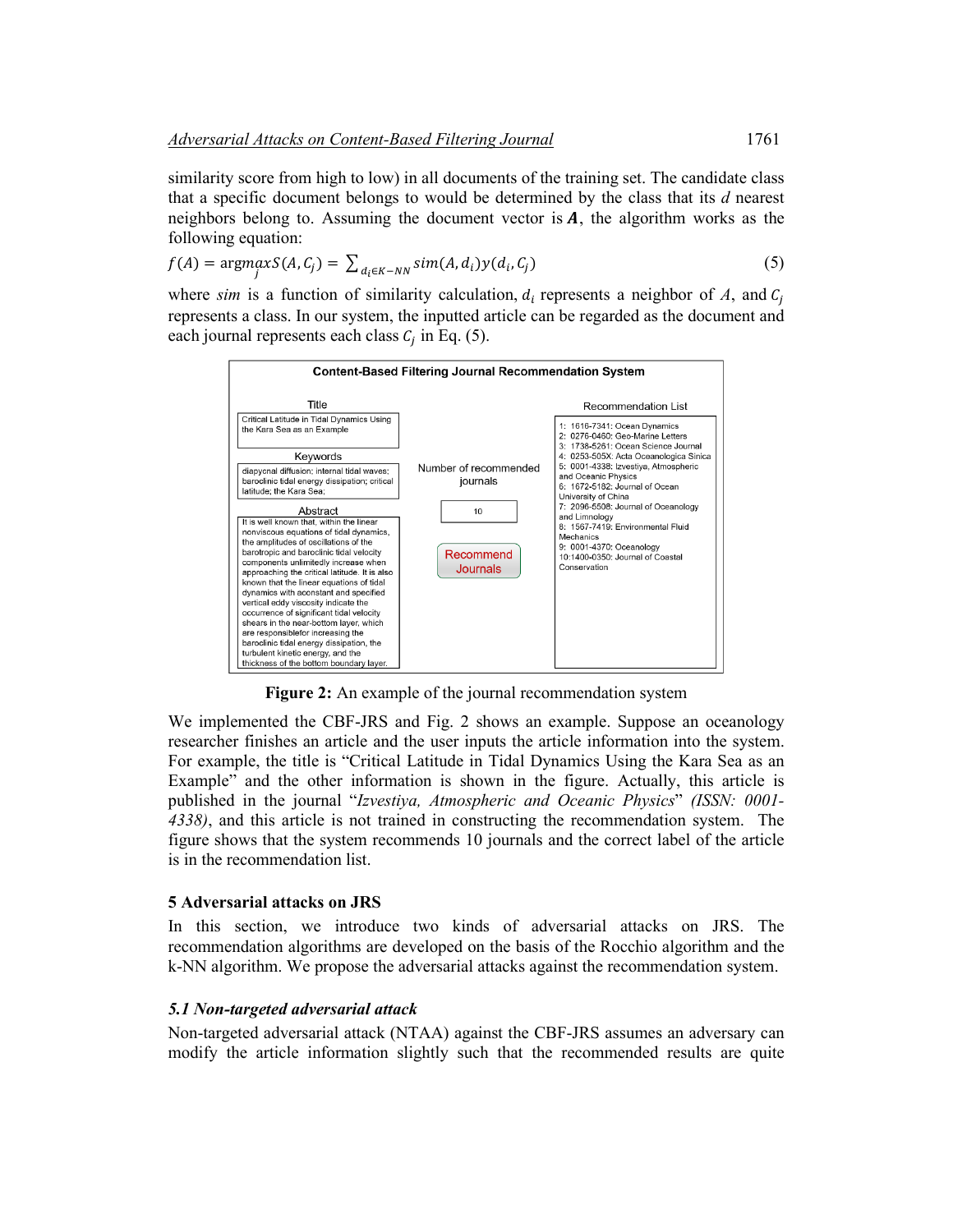different. For example, a competitor company of a journal recommendation system might want to make the system unreliable, or the JRS producer tries to verify the robustness of the system. This kind of attack might be adopted in the above scenarios.

Considering the NTAA problem, the intuitive idea is to insert several unrelated words in the article such that the recommendation lists do not contain the correct journal. For an inputted article:  $Article = \{ title, keywords, abstract \}$  and its corresponding journal label  $J_i$ . The system S would make correct recommendations satisfying  $J_i \in$  $R(Article)$ . In order to construct an adversarial input  $Article_{adv}$ , we compute the termweight table [Lan, Tan, Su et al. (2009)] of the TF-IDF values for the journal  $J_i$  and these words are sorted by the decreasing order of the weight in the journal. We denote these words as  $\{word_1, word_2, ..., word_N\}$  and insert several words with low weight into the article information.

For example, we pick several words and insert them as the blue rectangles in Fig. 3. The correct journal does not appear in the recommended journals and more unrelated journals are recommended. This implies the inserted words could cause disruption to the recommendation system and lead to incorrect recommendations under this kind of adversarial attack.



**Figure 3:** An example of NTAA

Since the weight of each word reflect the connection between the word and the journal. There are two methods to conduct such adversarial attacks. One method is to remove the words with large weight from the article information, which could reduce the probability to classify the article to the journal. However, this might reduce the article readability. Hence, we adopt the other method by inserting several words with low weight, which also reduces the recommendation accuracy.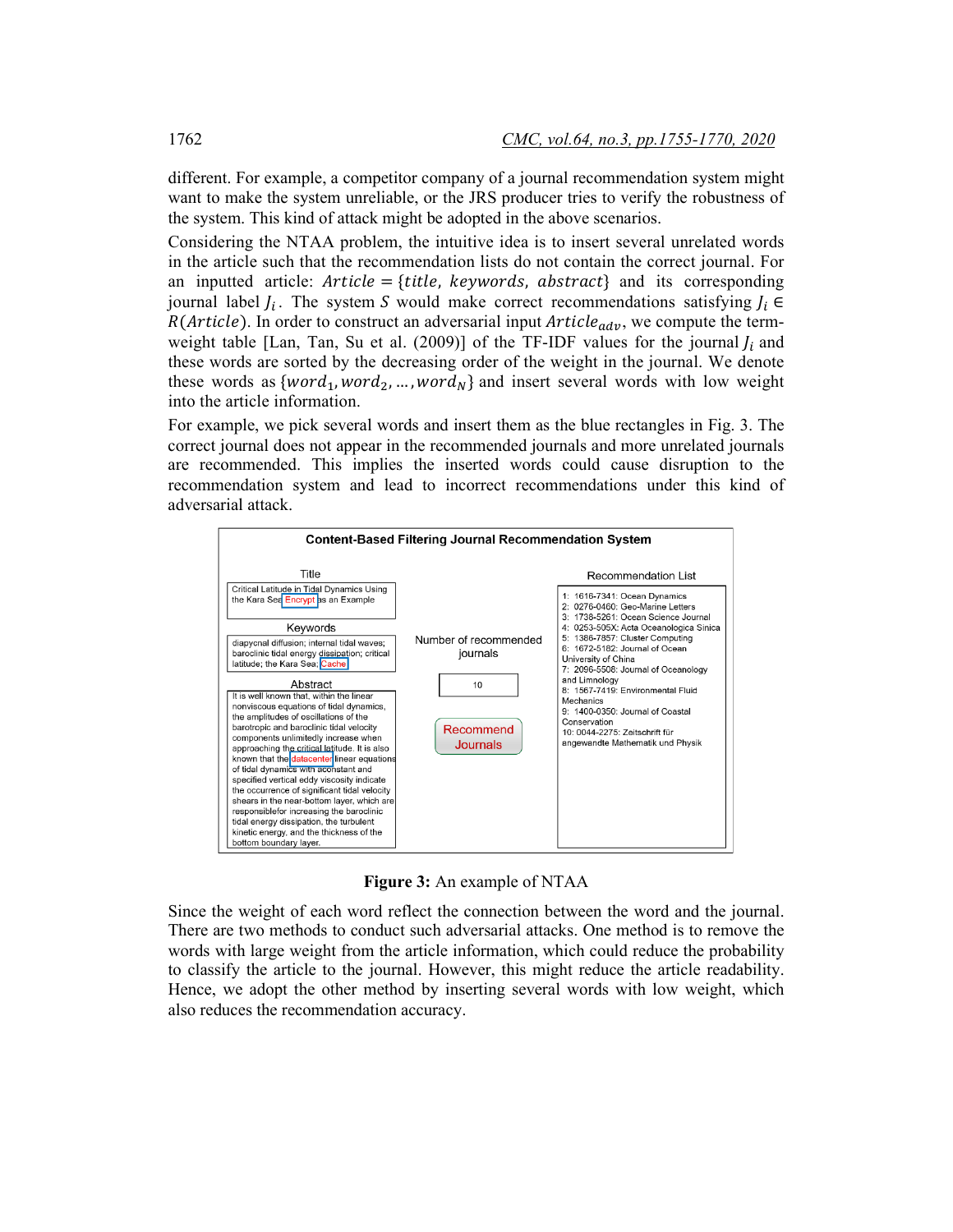## *5.2 Targeted adversarial attack*

Different from NTAA, the targeted adversarial attack (TAA) aims to cause the system to recommend some specific target journal, which is more complicated. This kind of attack may exist in the following scenario: a new journal  $J_{adv}$  wants to receive more submissions and be recommended more often by the journal recommendation system.

Considering the above scenario, the following steps might be conducted for the purpose. To begin with, the dataset adds the new journal information and several related articles. The system would train the recommendation algorithms and the new journal could be recommended correctly. Then, we construct a term-weight table in which the terms with high weights are more likely to be recommended. Finally, we propose the adversarial attack against the system by inserting the words with high weights.

For the more general TAA problem against the recommendation system, we compute the term-weight table of the specific journal  $J_{adv}$ . The table contains the following information: each term (word) that appears in the dataset, the IDF value, the value in a specific journal, and the weighted value of each term. The adversarial attack selects several words with the highest weighted value and inserts them into the input information. This attack method could completely change the recommendation results and the specific journal  $f_{adv}$  could be recommended more often by the system. This is because the system would recommend the journals according to the weighted value of the words. A word is considered as more related to the journal if the value is higher. Hence, an article with more related words could be recommended to the journal with higher probability by the system. The adversarial attack method selects such words to attack the system for the target goal.

For example, we select *Cluster Computing (ISSN: 1386-7857)* as the target journal. We first compute the term-weight table for the journal and some words are shown in Tab. 1. Considering the proposed example in Figs. 1 and 2, we insert two words ("blockchain" and "crowdsourcing") into the article information and the recommended journals in Fig. 4 contain the target journal *Cluster Computing* (labeled in red). This example shows that the system could be attacked by recommending a specific journal.

| Term          | IDF  | Value in Journal | Weighted Value |
|---------------|------|------------------|----------------|
| blockchain    | 1.77 | 49.44            | 87.5088        |
| datacenter    | 1.27 | 49.7             | 63.119         |
| crowdsourcing | 1.33 | 46.7             | 62.111         |
| privacy       | 0.96 | 55.65            | 53.424         |
| cache         | 0.94 | 54.87            | 51.5778        |
| encrypt       | 1.11 | 44.5             | 49.395         |
| encryption    | 1.23 | 33.3             | 40.959         |

**Table 1:** An example of term-weight table for *Cluster Computing*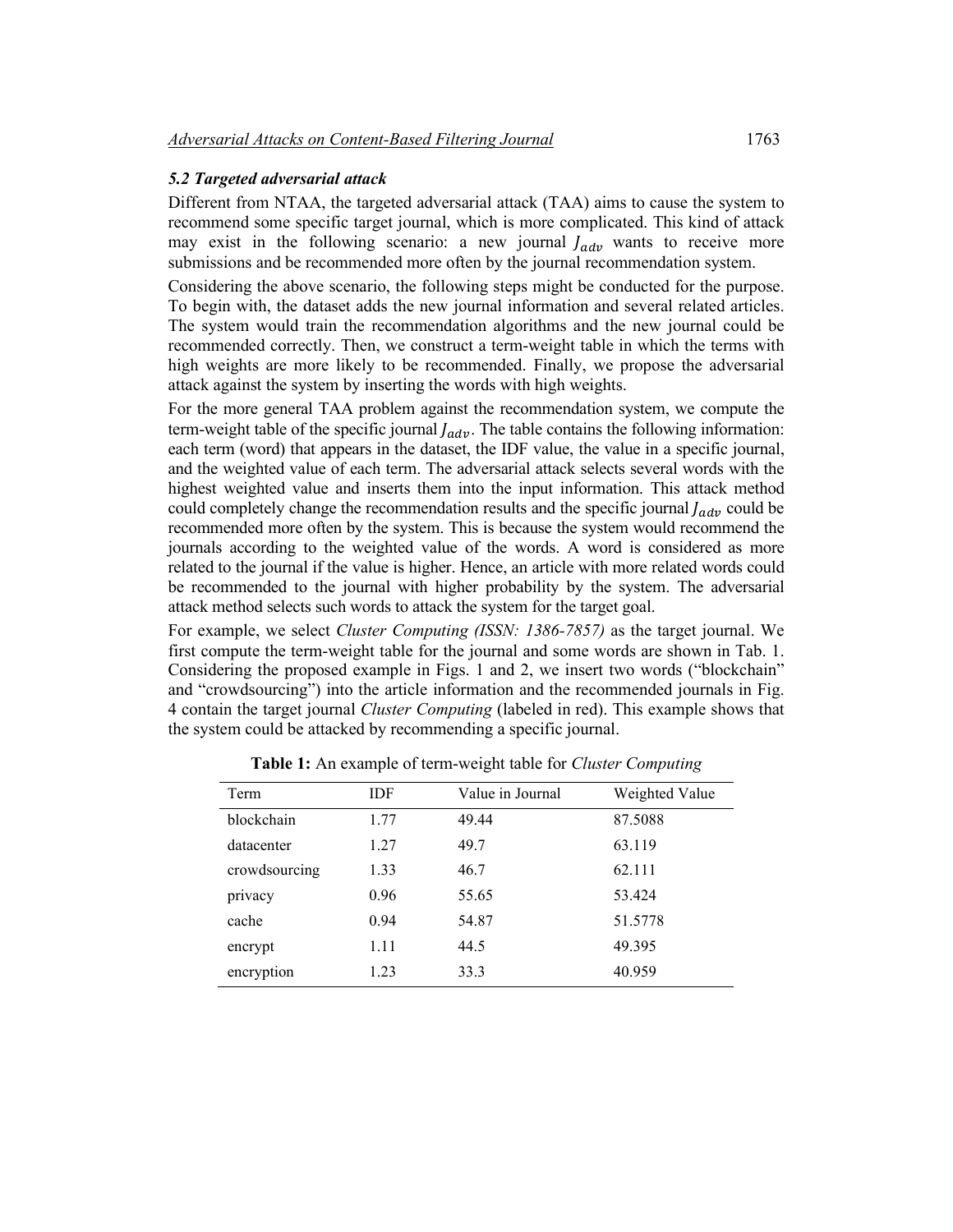

**Figure 4:** An example of TAA

## **6 Experimental results**

In this section, we conduct extensive experiments to evaluate the performance of the proposed attacks and we show the experimental results.

## *6.1 Experiment setup*

The journal dataset contains 583 journals from two famous publishers: Springer and Elsevier. There are about 150,000 articles that have already been published in these journals. The article information includes the title, the keywords, and the abstract of each article.

As described in Section 4.1, each article is represented by an n-dimensional vector and each dimension indicates the TF-IDF value of the corresponding word. We first remove the punctuation marks except for the short bar, then we remove the tense, singular and plural repeated words; we generated about 300,000 words from the 150,000 articles. We construct the stop-word library as follows. We assume a word is a stop-word if it appears in more than 570 journals of all 583 journals. In addition, we remove the words with low frequency. Specifically, words with term frequency below 3 are considered as unfamiliar words and they are removed from the list of words. Combining the preprocessing steps, we constructed 80,000 words from the dataset and each article can be represented by an 80,000-dimensional vector. We show some examples of the ID-Term-IDF dictionary in Tab. 2.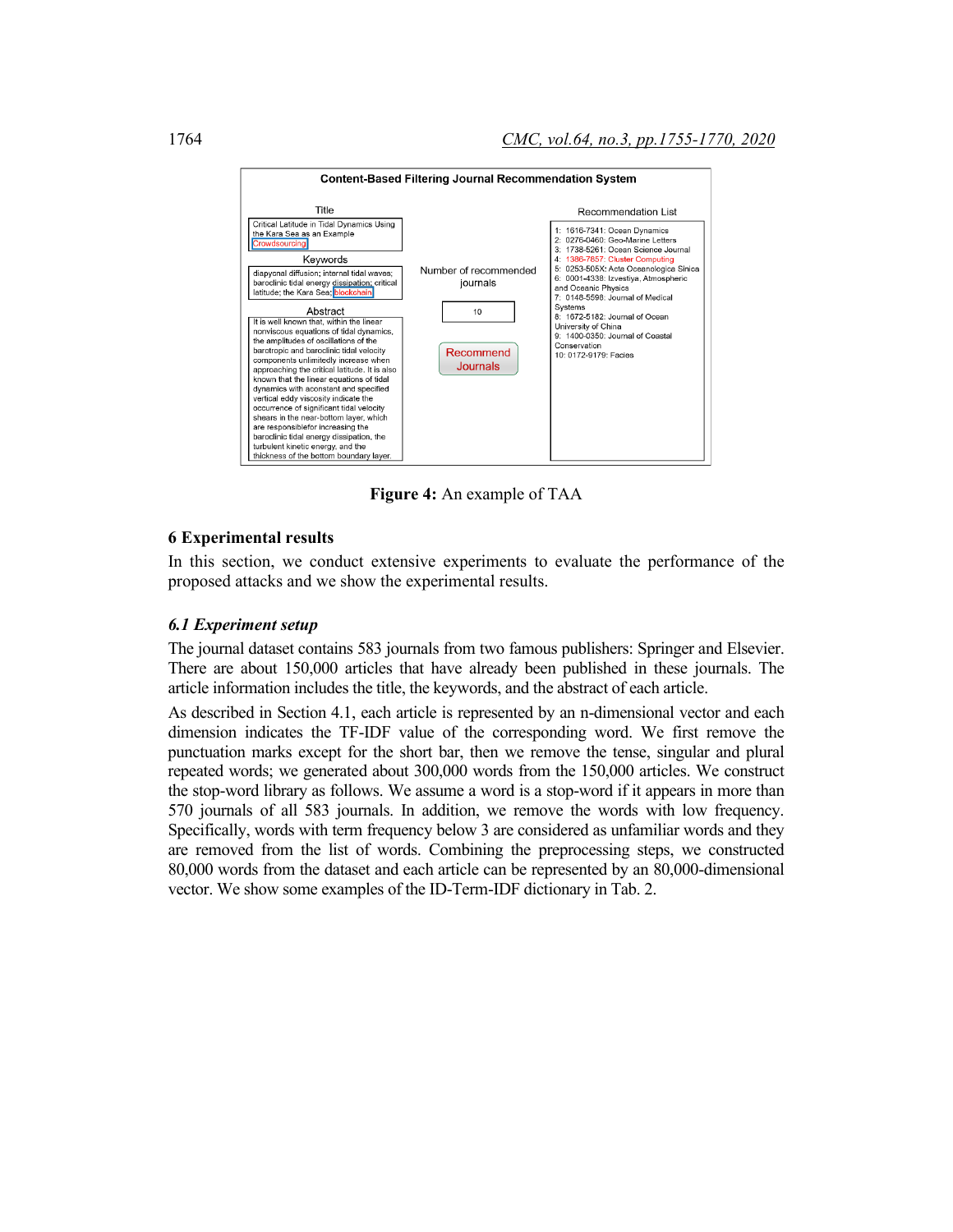| Id  | Term         | IDF    |
|-----|--------------|--------|
| 143 | erythemal    | 2.0667 |
| 189 | thundercloud | 2.0667 |
| 284 | electrets    | 2.0667 |
| 483 | yamato       | 2.0667 |
| 486 | irminger     | 2.0667 |
| 696 | surfaceozone | 2.0667 |
| 841 | freons       | 2.0667 |
| 899 | explosivity  | 2.0667 |
| 922 | kunashir     | 2.0667 |

**Table 2:** An example of the ID-Term-IDF dictionary, decreasing by IDF

In order to analyze the accuracy of JRS, we divide the dataset into a training set and a test data with the ratio 9:1. Specifically, the articles are sorted according to the publication data; we use the 10% articles that are published recently as the test data and the other articles compose the training dataset.

We also evaluate the recommendation performance that the article is divided into a suitable category. The 583 journals in the dataset are divided into 10 different categories: Geography, Astronomy, Engineering Technology, Management Science, Chemistry, Environmental Science and Ecology, Biology, Mathematics, Physics, and Medicine. In order to improve the recommendation accuracy, we first recommend *m* categories for an article and then recommend  $k$  journals. In our experiments, we increase  $m$  from 1 to 5 and increase the number of recommended journals  $k$  from 10 to 30.

#### *6.2 Recommendation accuracy*

We evaluate the recommendation accuracy of the system. We first evaluate the performance when we only recommend the article to some categories. As shown in 5 where the x-axis represents the number of recommended categories *m* and the y-axis indicates the recommendation accuracy, the recommendation accuracy of both algorithms increase when *m* increases from 1 to 5. Since many articles are interdisciplinary, the accuracy is not very high when only one category is recommended. When  $m=2$ , the accuracy gets close to 90%.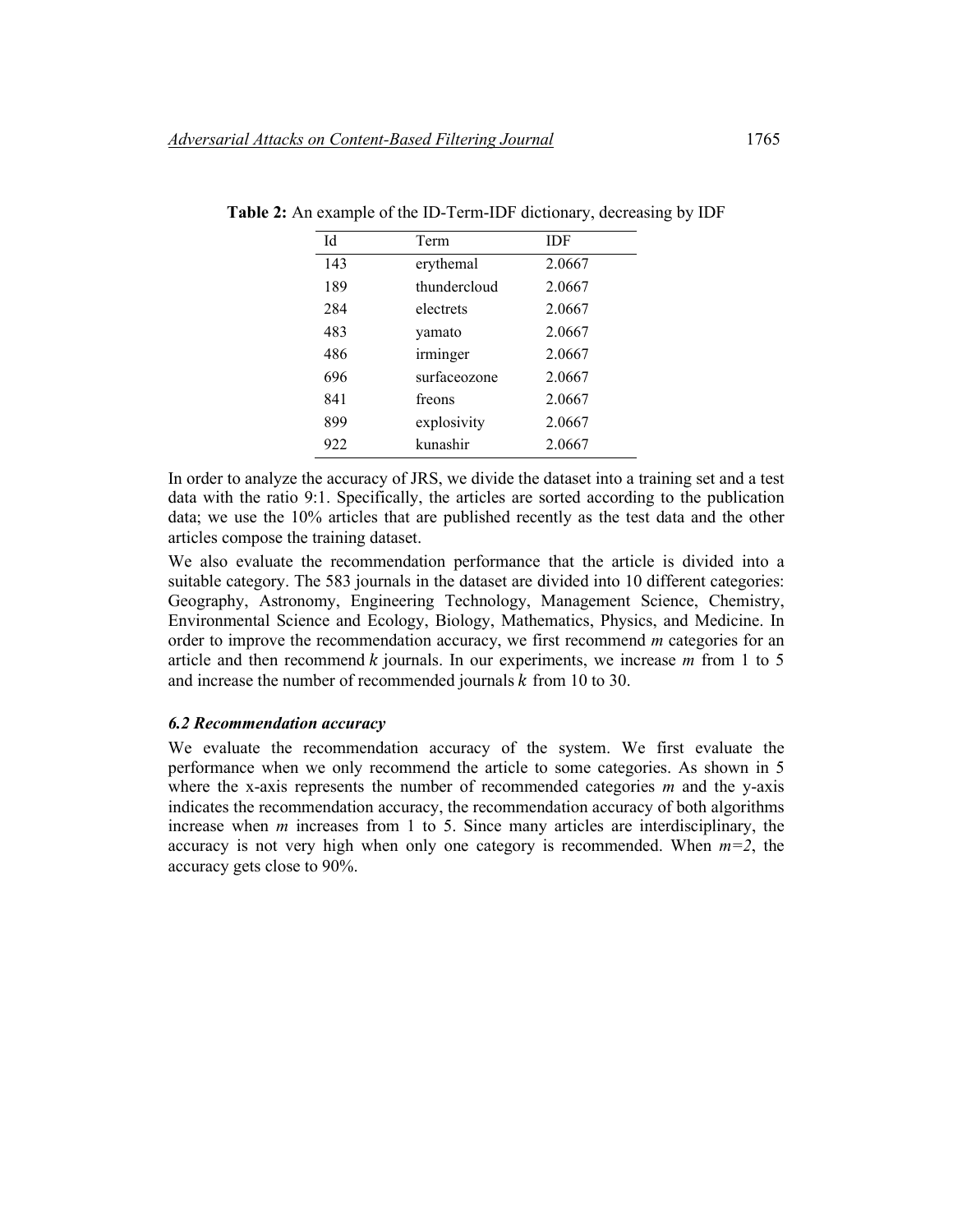

**Figure 5:** Categories recommendation accuracy



**Figure 6:** Journals recommendation accuracy

We evaluate the recommendation accuracy in Fig. 6 when  $k$  journals are recommended. When  $k$  increases from 10 to 30, the accuracy of both algorithms increase. When we recommend 30 journals (only 5.1% of the total number of all journals), the recommendation accuracy could be about 90%, which is acceptable for a practical journal recommendation system. Through our experiments, the other recommended candidate journals are quite similar to the correct journal. The experimental results show that both algorithms can achieve good performance. In the following experiments, we only show the attacking performance against the Rocchio algorithm since it works better than the k-NN algorithm.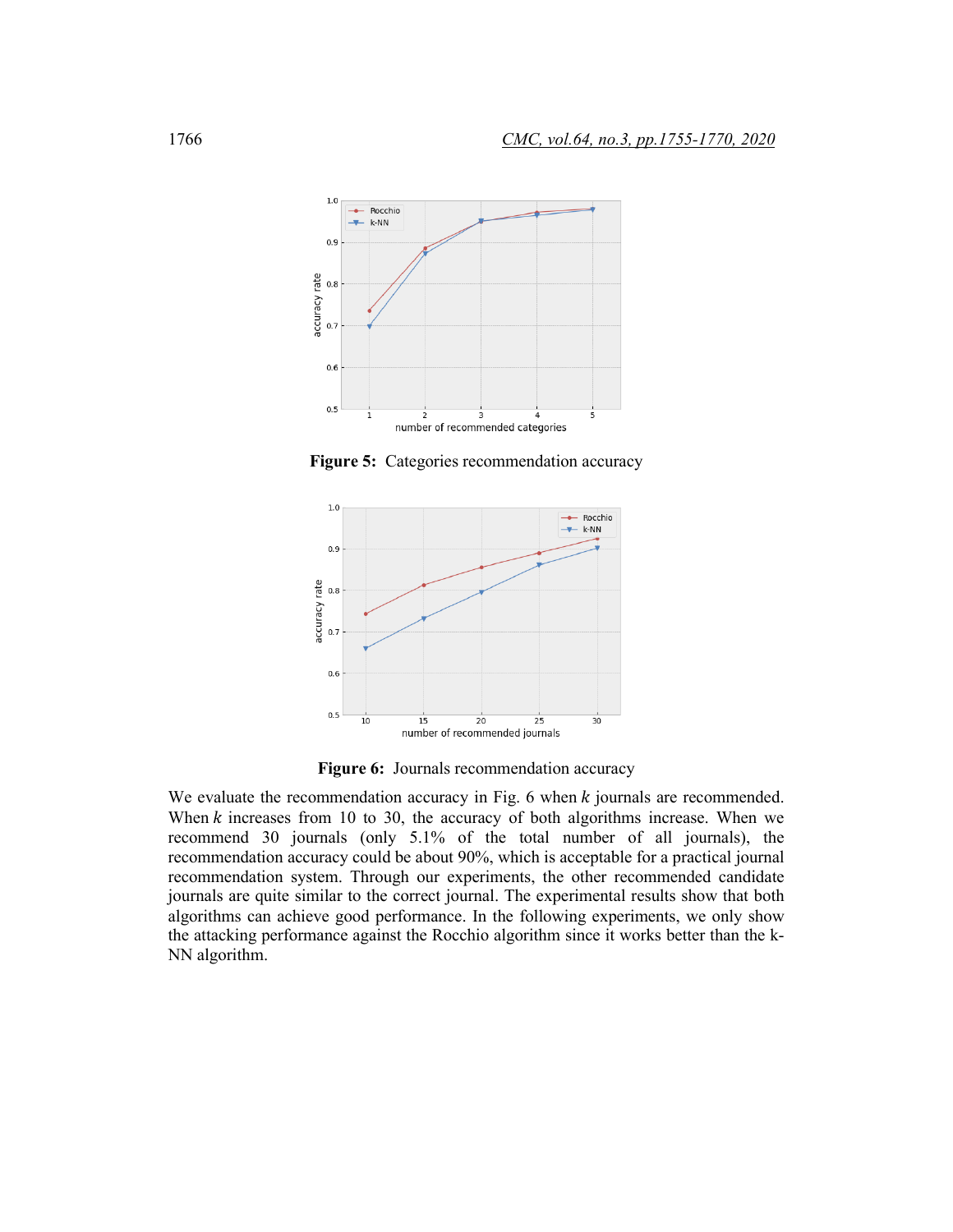

#### *6.3 Performance of non-targeted adversarial attacks*

**Figure 7:** Categories recommendation accuracy under NTAA



**Figure 8:** Journals recommendation accuracy under NTAA

We show the attack performance against the CBF-JRS when we insert different number of words into the article information. We show the attack performance for both category recommendation and journal recommendation. As shown in Fig. 7, the x-axis represents the number of recommended categories and the y-axis represents the accuracy. When we insert no, one, two and three items (words), the four curves depict the recommendation accuracy respectively. When more words are inserted, the recommendation accuracy could be reduced more largely. Specifically, the recommendation accuracy can be reduced by about 30%-50%. In addition, we evaluate the attack performance when  $k$ (increasing from 10 to 30) journals are recommended in Fig. 8. When more items (words) are inserted for the adversarial attack, the recommendation accuracy is largely reduced. For example, when 10 journals are recommended, the accuracy decreases from 74% to 33% when three words are inserted. These experimental results show that the proposed adversarial attack is effective against the CBF-JRS.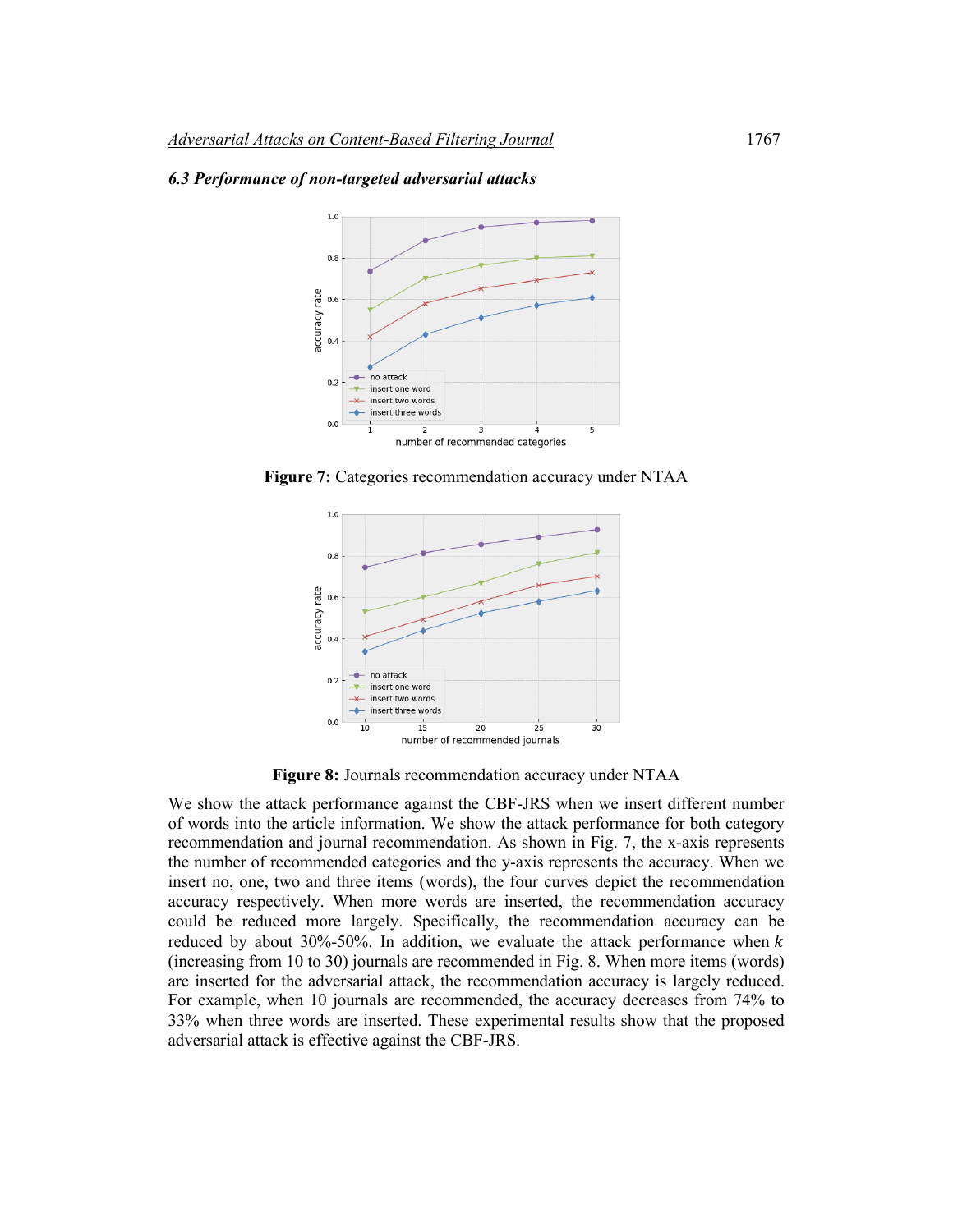#### *6.4 Performance of targeted adversarial attacks*

We evaluate the TAA performance. When we assign a specific journal  $J_{adv}$  to each article, if journal  $J_{adv}$  appears in the recommendation list, we call it a successful target recommendation. We evaluate the successful ratio of the targeted recommendation. As shown in Fig. 9, the x-axis shows the number of recommended journals and the y-axis shows the targeted recommendation accuracy, inserting more words could increase the target recommendation accuracy. Specifically, by inserting three words, the target journal could be recommended with more than 80% accuracy when  $k = 30$ . The experimental results show that the TAA method could achieve significant attack performance against the CBF-JRS.



**Figure 9:** The journal recommend probability under TAA

Combining these results, the proposed CBF-JRS could achieve good recommendation performance. However, such systems are vulnerable to the adversarial attacks that may dramatically reduce the recommendation accuracy.

#### **7 Conclusions**

In this paper, we implement the CBF-JRS on the basis of two algorithms. The recommendation accuracy of the system could exceed 90%. However, such content-based filtering systems are vulnerable to the adversarial attacks. In this paper, we present two kinds of such attacks. The non-targeted adversarial attack can reduce the recommendation accuracy of the system, while the targeted adversarial attack can increase the probability of recommending some specific target journal. The experimental results also show the performance of the recommender system and the proposed attacks. We hope this work could draw the attention of the recommender systems and it is necessary to design robust recommendation algorithms against adversarial attacks.

**Acknowledgement:** We would like to thank anonymous reviewers and the associate editor for the constructive comments in improving this work.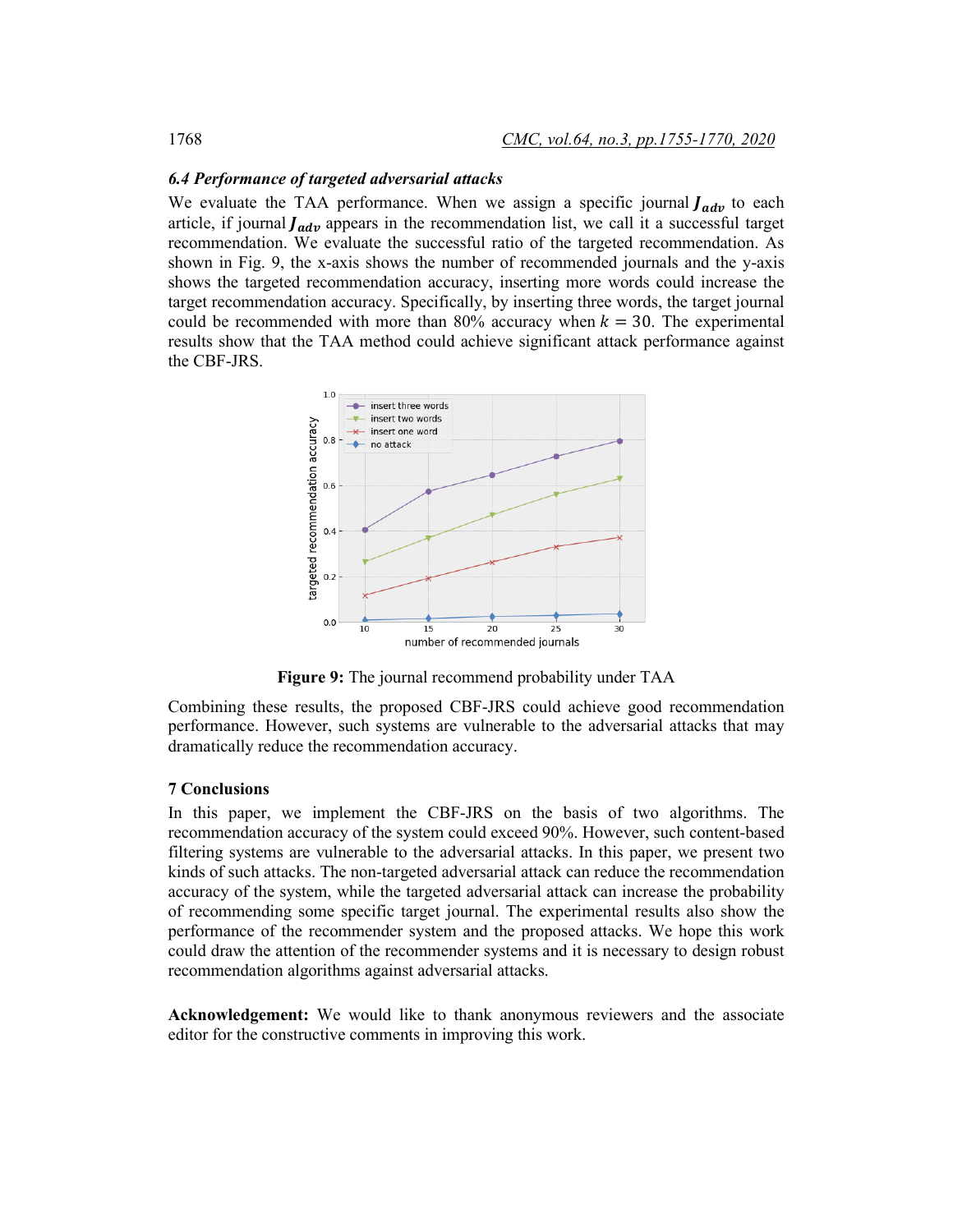**Funding Statement:** This work is supported by the National Natural Science Foundation of China under Grant Nos. U1636215, 61902082, the Guangdong Key R & D Program of China 2019B010136003, and Guangdong Province Universities and Colleges Pearl River Scholar Funded Scheme (2019).

**Conflicts of Interest:** The authors declare that they have no conflicts of interest to report regarding the present study.

#### **References**

Bin, S.; Sun, G.; Cao, N.; Qiu, J.; Zheng, Z. et al. (2019): Collaborative filtering recommendation algorithm based on multi-relationship social network. *Computers, Materials & Continua*, vol. 60, no. 2, pp. 659-674.

**Cao, M.; Zhou, S.; Gao, H.** (2019): A recommendation approach based on product attribute reviews: improved collaborative filtering considering the sentiment polarity. *Intelligent Automation and Soft Computing*, vol. 25, no. 3, pp. 595-604.

**Chakraborty, T.; Krishna, A.; Singh, M.; Ganguly, N.; Goyal, P. et al.** (2016): FeRoSA: a faceted recommendation system for scientific articles. *Pacific-Asia Conference on Knowledge Discovery and Data Mining*, vol. 9652, pp. 528-541.

**Christakopoulou, K.; Banerjee, A.** (2018): Adversarial recommendation: attack of the learned fake users. https://arxiv.org/abs/1809.08336.

**Gu, S.; Rigazio, L.** (2014): Towards deep neural network architectures robust to adversarial examples. https://arxiv.org/abs/1412.5068.

**Gu, Z.; Hu, W.; Zhang, C.; Wang, L.; Zhu, C. et al.** (2020): Restricted region based iterative gradient method for non-targeted attack. *IEEE Access*, vol. 8, pp. 25262-25271.

**Herlocker, J. L.; Konstan, J. A.; Terveen, L. G.; Riedl, J. T. (2004): Evaluating** collaborative filtering recommender systems. *ACM Transactions on Information Systems*, vol. 22, no. 1, pp. 5-53.

**Huang, X.; Du, X. (2014):** Achieving big data privacy via hybrid cloud. *IEEE Conference on Computer Communications Workshops*.

**Jiang, S.; Pang, G.; Wu, M.; Kuang, L.** (2012): An improved K-nearest-neighbor algorithm for text categorization. *Expert Systems with Applications*, vol. 39, no. 1, pp. 1503-1509.

Lam, S. K.; Riedl, J. (2004): Shilling recommender systems for fun and profit. *Proceedings of the 13th International Conference on World Wide Web*, pp. 393-402.

**Lan, M.; Tan, C. L.; Su, J.; Lu, Y.** (2009): Supervised and traditional term weighting methods for automatic text categorization. *IEEE Transactions on Pattern Analysis and Machine Intelligence*, vol. 31, no. 4, pp. 721-735.

**Massa, P.; Avesani, P.** (2004): Trust-aware collaborative filtering for recommender systems. *On the Move to Meaningful Internet Systems*, vol. 3290, pp. 492-508.

**Miao, Y. Q.; Kamel, M.** (2011): Pairwise optimized Rocchio algorithm for text categorization. *Pattern Recognition Letters,* vol. 32, pp. 375-382.